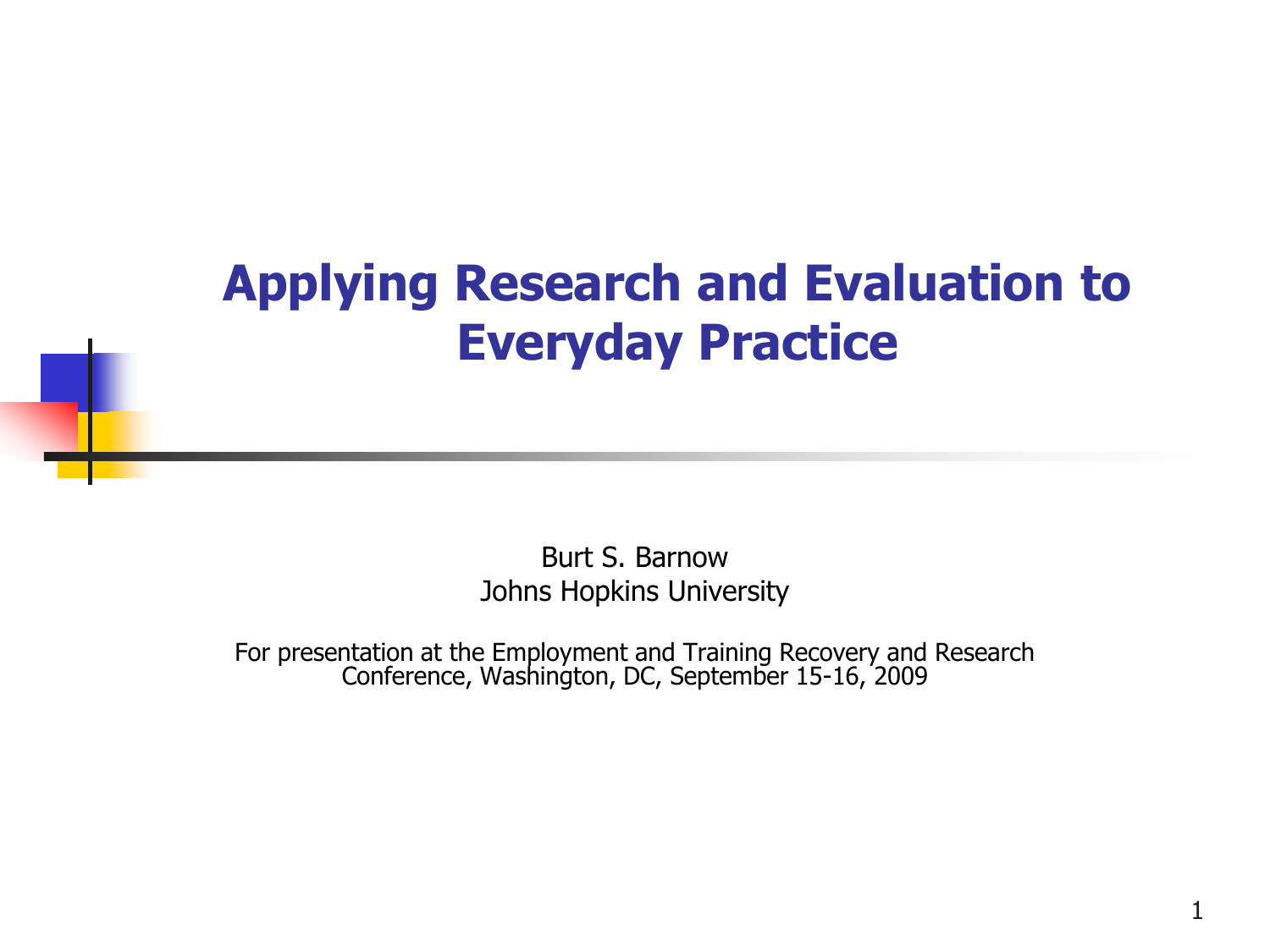## Issues Addressed

- direct service level? How do/should researchers and evaluators findings influence and shape public workforce system policy and practice at the
- How do findings translate into improvements for the system?
- How do seemingly conflicting findings get resolved?
- What are the research/evaluation questions that have not been yet identified, but would be helpful to explore to improve local level service delivery?
- How can ETA facilitate use of research and evaluation findings?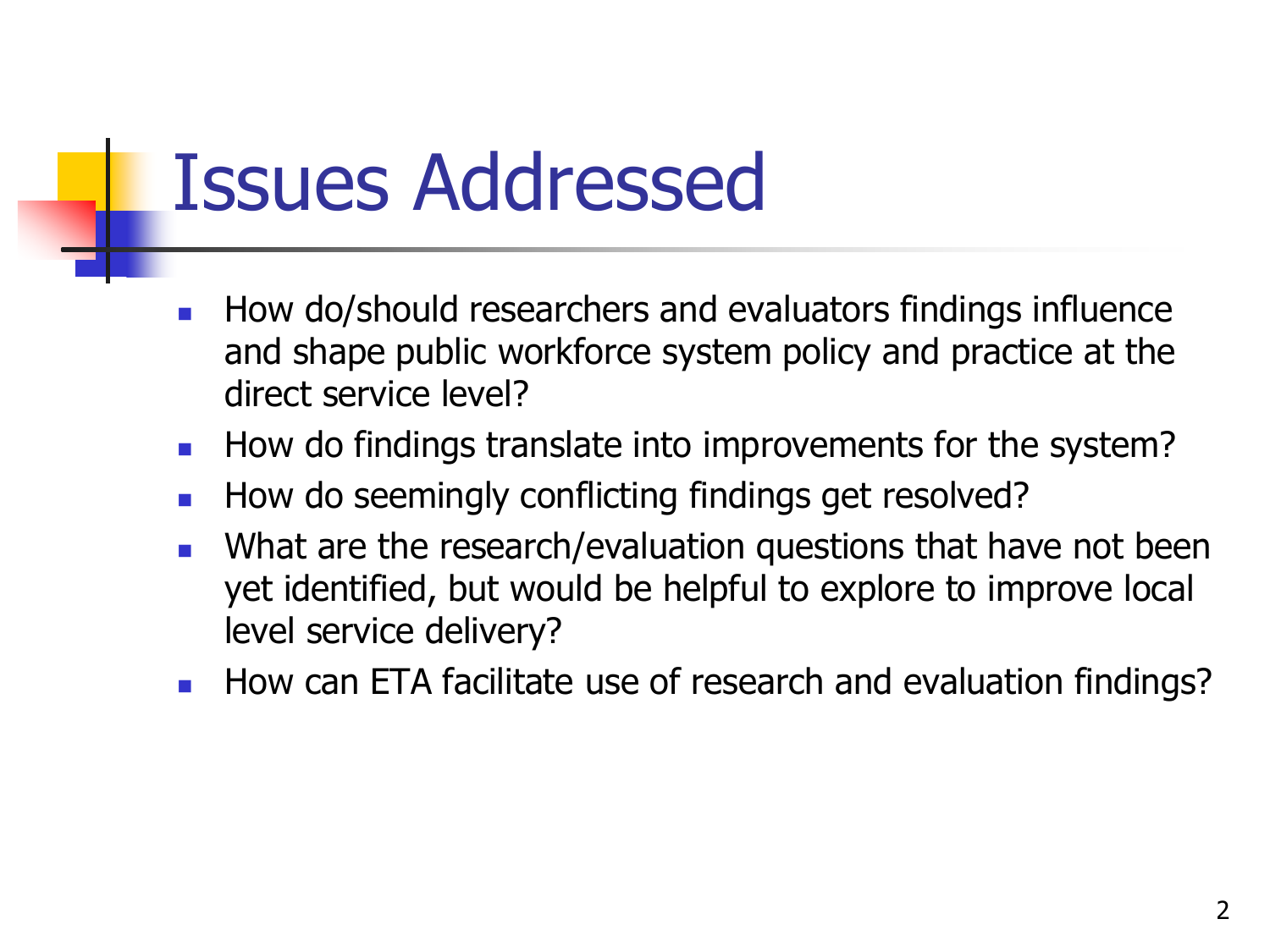How do/should researchers and evaluators findings influence and shape public workforce system policy and practice at the direct service level?

- **Research findings are only one of many factors that influence policy and** practice: Preferences and politics will always trump research findings
- **Theoretical findings are generally not sufficient to convince policymakers and is** more likely to predict direction than magnitude
- **Empirical findings also have problems:** 
	- There is often conflicting evidence
	- **Program may be good in some ways but not others**
	- **Existing evidence often for different target groups, programs, or economic** conditions
	- **Avoid over-generalizing from a single success**
- **EXECUTE:** Strategies to make research more relevant
	- **Use random assignment if possible**
	- **Replicate intervention**
	- Present findings as clearly as possible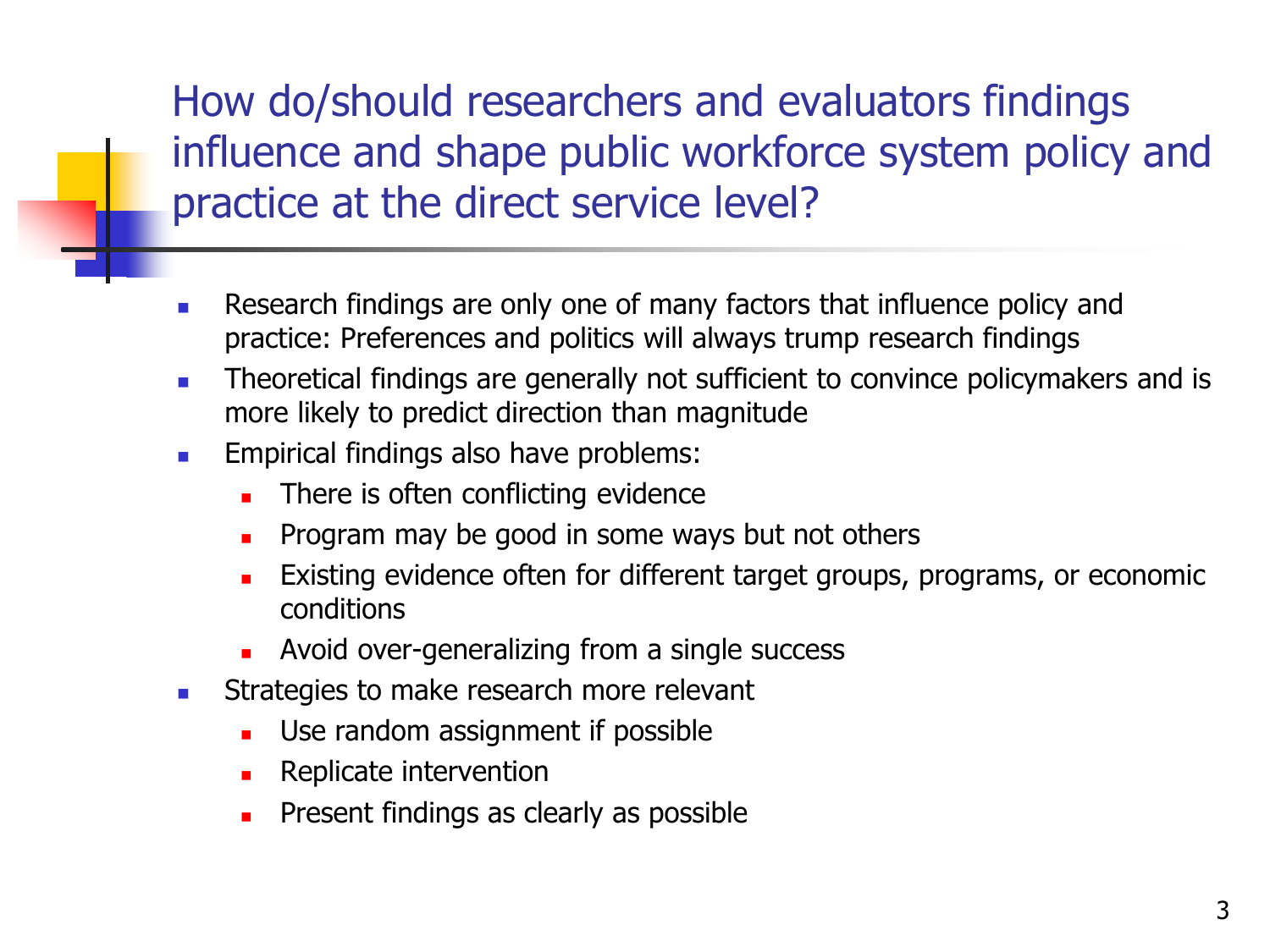## How do seemingly conflicting findings get resolved?

- From a scientific viewpoint, there is a hierarchy for evidence
	- **Studies with fewer assumptions better (random assignment)**
	- **Robustness across model specifications**
	- cross section) **Robustness across nonexperimental approaches (matching** schemes, difference in difference v. level, time series v.
	- **Replication using different settings**
- Some debates take decades or longer
	- **Nonetary v. fiscal policy**
	- Effect of minimum wage on employment
	- Most problems when random assignment not possible and impacts vary with plausible assumptions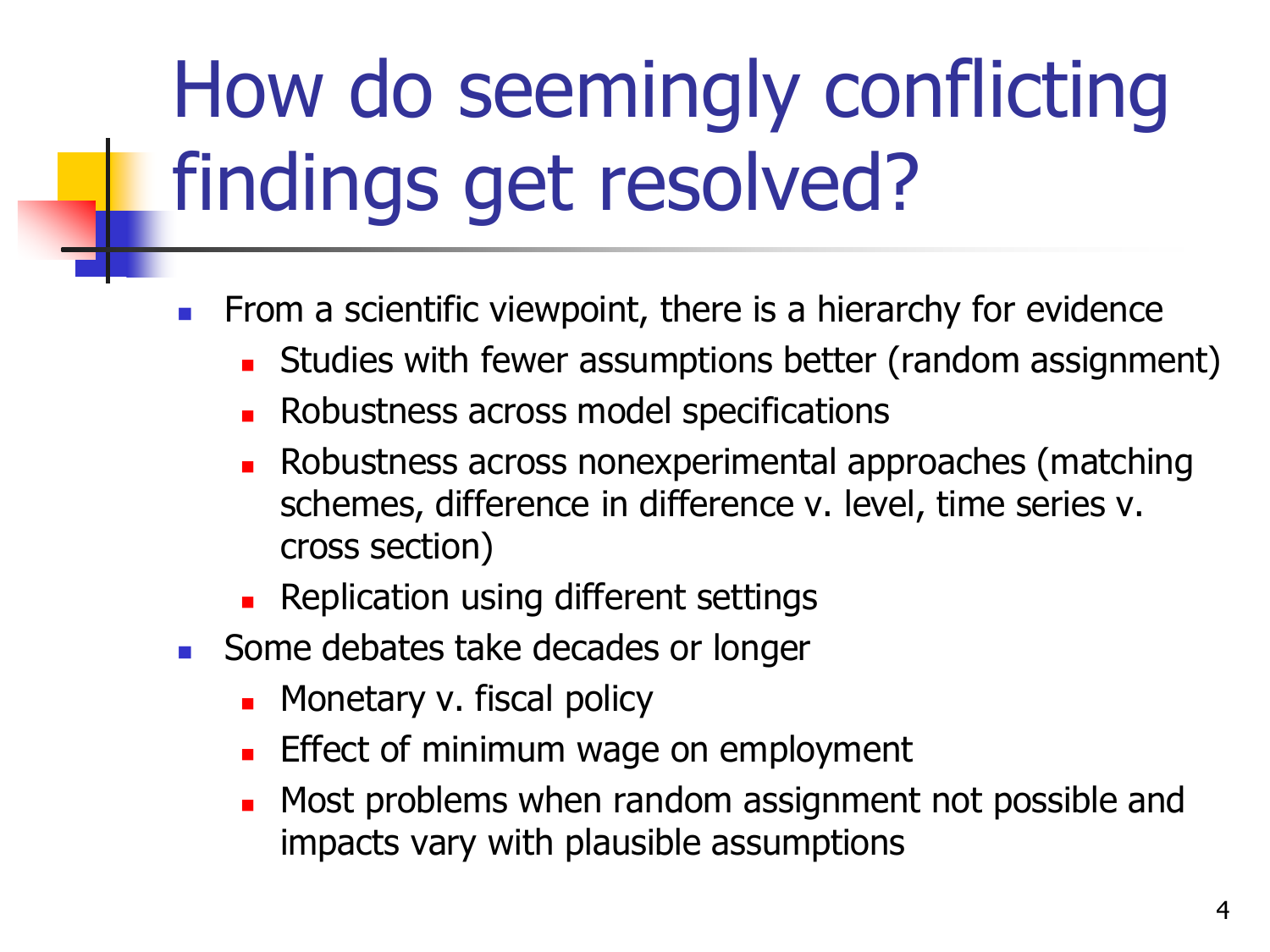## What should we test next?

- **Number 19 In 2018 When is training better than less expensive** approaches?
- **IIS long-term training a better investment than shorter** training?
- customized training approaches **Replicate and expand promising sectoral and**
- Test and develop more effective strategies for out-ofschool youth
	- **Can Job Corps gains be sustained?**
	- **Can we develop less expensive effective training** strategies for out-of-school youth?